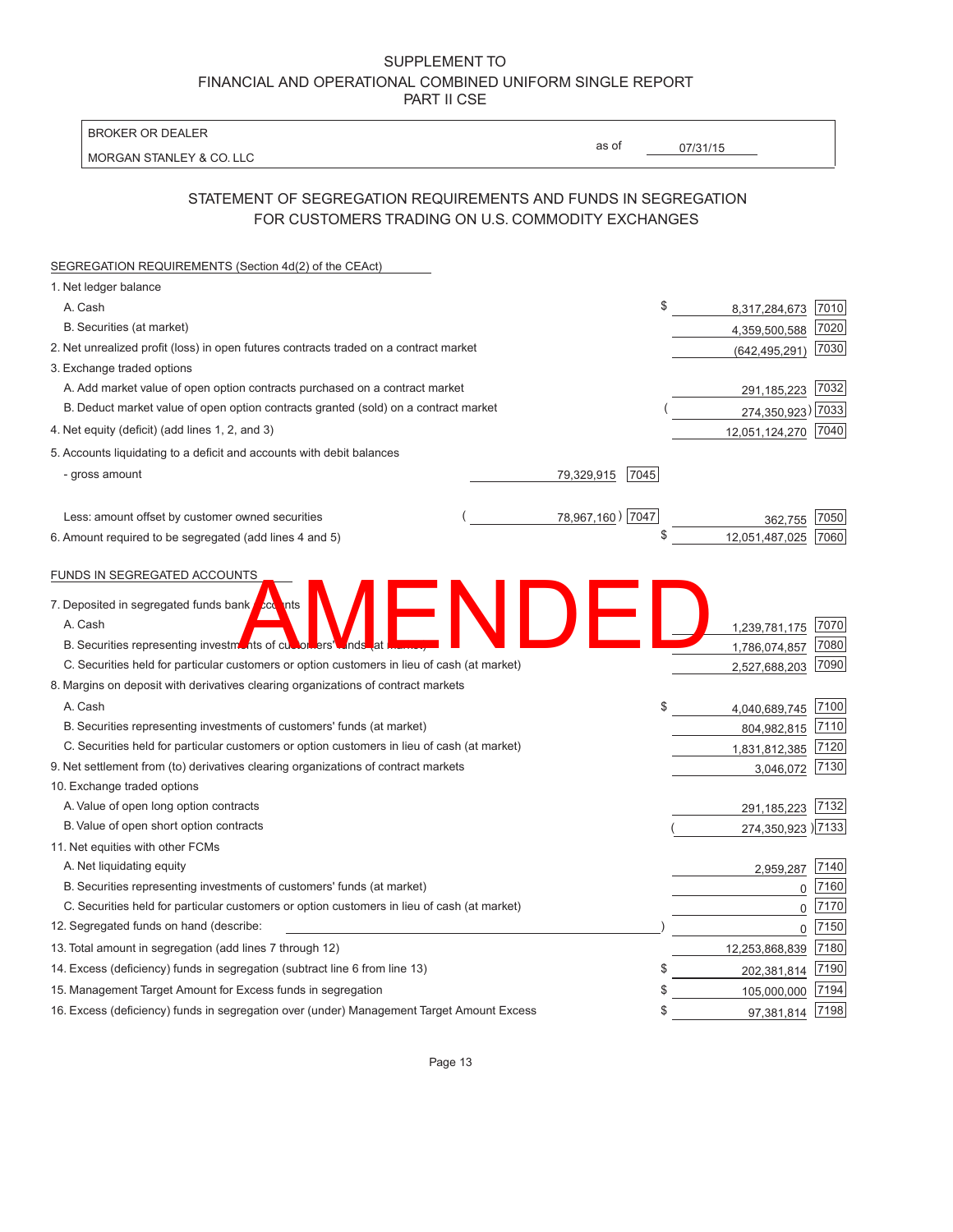| <b>BROKER OR DEALER</b>                                                              |                                        |                                                                |      |
|--------------------------------------------------------------------------------------|----------------------------------------|----------------------------------------------------------------|------|
| MORGAN STANLEY & CO. LLC                                                             |                                        | as of<br>07/31/15                                              |      |
|                                                                                      | FOR CUSTOMERS' DEALER OPTIONS ACCOUNTS | STATEMENT OF SEGREGATION REQUIREMENTS AND FUNDS IN SEGREGATION |      |
| 1. Amount required to be segregated in accordance<br>with Commission regulation 32.6 |                                        | \$                                                             | 7200 |
| 2. Funds in segregated accounts                                                      |                                        |                                                                |      |
| A. Cash                                                                              | \$                                     | $0$ 7210                                                       |      |
| B. Securities (at market)                                                            |                                        | 7220<br>$\Omega$                                               |      |
| C. Total                                                                             |                                        |                                                                | 7230 |

3. Excess (deficiency) funds in segregation

(subtract line 2.C from line 1)

l.

| AMENDED |  |  |
|---------|--|--|
|         |  |  |

 $0$  7240

 $\frac{1}{\sqrt{1-\frac{1}{2}}\sqrt{1-\frac{1}{2}}\left(\frac{1}{2}-\frac{1}{2}\right)}$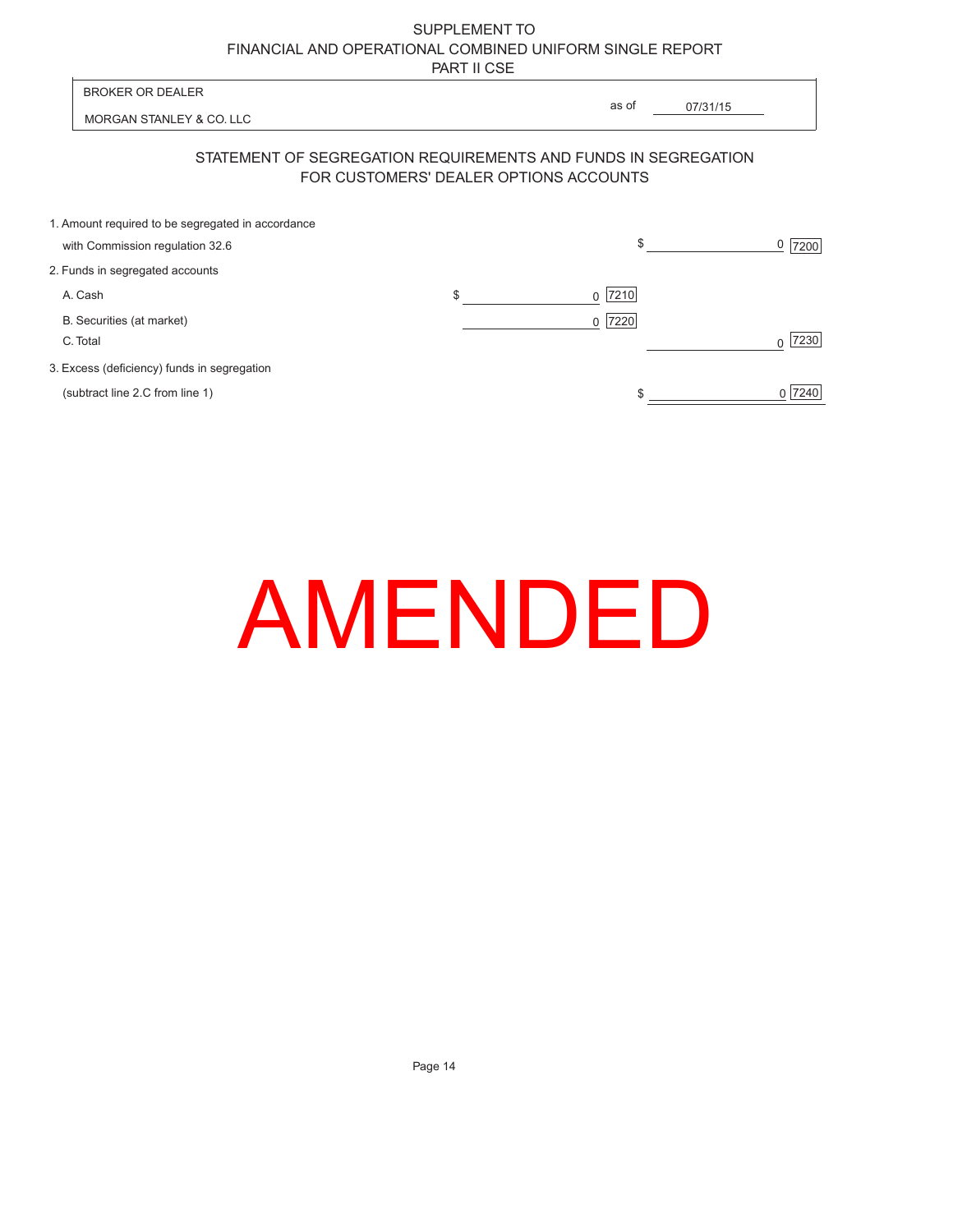PART II CSE

|                                                                                                            | BROKER OR DEALER                                                                            | as of |          |  |  |  |
|------------------------------------------------------------------------------------------------------------|---------------------------------------------------------------------------------------------|-------|----------|--|--|--|
|                                                                                                            | MORGAN STANLEY & CO. LLC                                                                    |       | 07/31/15 |  |  |  |
| STATEMENT OF SECURED AMOUNTS AND FUNDS HELD IN SEPARATE ACCOUNTS<br>PURSUANT TO COMMISSION REGULATION 30.7 |                                                                                             |       |          |  |  |  |
|                                                                                                            | FOREIGN FUTURES AND FOREIGN OPTIONS SECURED AMOUNTS                                         |       |          |  |  |  |
|                                                                                                            | Amount required to be set aside pursuant to law, rule or regulation of a foreign government |       |          |  |  |  |

| or a rule of a self-regulatory organization authorized thereunder                                            |    |                     | \$ | $\Omega$      | 7305 |
|--------------------------------------------------------------------------------------------------------------|----|---------------------|----|---------------|------|
| 1. Net ledger balance - Foreign Futures and Foreign Option Trading - All Customers                           |    |                     |    |               |      |
| A. Cash                                                                                                      |    |                     | \$ | 2,083,663,171 | 7315 |
| B. Securities (at market)                                                                                    |    |                     |    | 1,725,163,487 | 7317 |
| 2. Net unrealized profit (loss) in open futures contracts traded on a foreign board of trade                 |    |                     |    | 50,150,969    | 7325 |
| 3. Exchange traded options                                                                                   |    |                     |    |               |      |
| A. Market value of open option contracts purchased on a foreign board of trade                               |    |                     |    | 39,023,335    | 7335 |
| B. Market value of open contracts granted (sold) on a foreign board of trade                                 |    |                     |    | (24,034,237   | 7337 |
| 4. Net equity (deficit) (add lines 1.2. and 3.)                                                              |    |                     | \$ | 3,873,966,725 | 7345 |
| 5. Accounts liquidating to a deficit and accounts with                                                       |    |                     |    |               |      |
| debit balances - gross amount                                                                                | \$ | 7351<br>182,744,847 |    |               |      |
| Less: amount offset by customer owned securities                                                             |    | 180,901,672) 7352   |    | 1,843,175     | 7354 |
| 6. Amount required to be set aside as the secured amount - Net Liquidating Equity Method (add lines 4 and 5) |    |                     | \$ | 3,875,809,900 | 7355 |
| 7. Greater of amount required to be set aside pursuant to foreign jurisdiction (above) or line 6.            |    |                     | \$ | 3,875,809,900 | 7360 |
|                                                                                                              |    |                     |    |               |      |

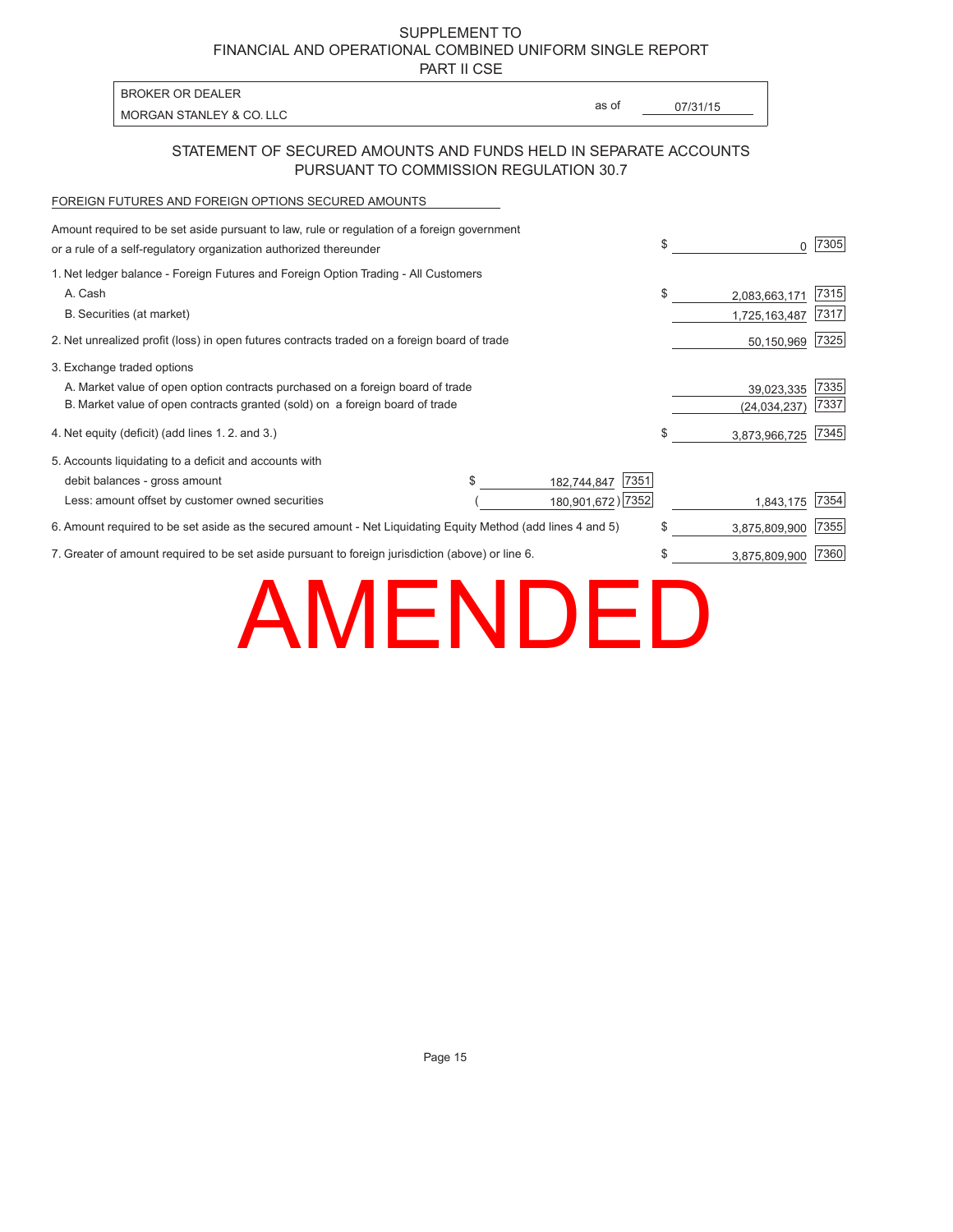BROKER OR DEALER

MORGAN STANLEY & CO. LLC

07/31/15 as of

### STATEMENT OF SECURED AMOUNTS AND FUNDS HELD IN SEPARATE ACCOUNTS PURSUANT TO COMMISSION REGULATION 30.7

#### FUNDS DEPOSITED IN SEPARATE REGULATION 30.7 ACCOUNTS

| 1. Cash in banks                                                                       |                                  |             |                    |
|----------------------------------------------------------------------------------------|----------------------------------|-------------|--------------------|
| A. Banks located in the United States                                                  | \$<br>162,670,294 7500           |             |                    |
| B. Other banks qualified under Regulation 30.7                                         |                                  |             |                    |
| 7510<br>Name(s):                                                                       | 223,298,856 7520 \$              |             | 385,969,150 7530   |
| 2. Securities                                                                          |                                  |             |                    |
| A. In safekeeping with banks located in the United States                              | \$<br>659,348,529 7540           |             |                    |
| B. In safekeeping with other banks qualified under Regulation 30.7                     |                                  |             |                    |
| 7550<br>Name(s):<br>0                                                                  |                                  | $0$  7560   | 659,348,529 7570   |
| 3. Equities with registered futures commission merchants                               |                                  |             |                    |
| A. Cash                                                                                | \$<br>$\mathsf{O}$               | 7580        |                    |
| <b>B.</b> Securities                                                                   |                                  | $0$ 7590    |                    |
| C. Unrealized gain (loss) on open futures contracts                                    |                                  | $0$ 7600    |                    |
| D. Value of long option contracts                                                      |                                  | $0$ 7610    |                    |
| E. Value of short option contracts                                                     |                                  | $0)$ 7615   | 0 7620             |
| 4. Amounts held by clearing organization to foreig poards that                         |                                  |             |                    |
| Name(s):                                                                               |                                  |             |                    |
| A. Cash                                                                                |                                  | 0.7640      |                    |
| <b>B.</b> Securities                                                                   |                                  | $0$ 7650    |                    |
| C. Amount due to (from) clearing organizations - daily variation                       |                                  | $0$ 7660    |                    |
| D. Value of long option contracts                                                      |                                  | $0$ 7670    |                    |
| E. Value of short option contracts                                                     |                                  | $_0$ ) 7675 | 0 7680             |
| 5. Amounts held by members of foreign boards of trade                                  |                                  |             |                    |
| 7690<br>Name(s):                                                                       |                                  |             |                    |
| A. Cash                                                                                | \$<br>1,907,361,232 7700         |             |                    |
| <b>B.</b> Securities                                                                   | 1,065,814,958 7710               |             |                    |
| C. Unrealized gain (loss) on open futures contracts                                    | 50,149,808 7720                  |             |                    |
| D. Value of long option contracts                                                      | 39,023,335 7730                  |             |                    |
| E. Value of short option contracts                                                     | $(24,034,237)$ <sup>)</sup> 7735 |             | 3,038,315,096 7740 |
| 6. Amounts with other depositories designated by a foreign board of trade              |                                  |             |                    |
| 7750<br>Name(s):<br>0                                                                  |                                  |             | $0$ 7760           |
| 7. Segregated funds on hand (describe:                                                 |                                  |             | 0 7765             |
| 8. Total funds in separate section 30.7 accounts                                       |                                  |             | 4,083,632,775 7770 |
| 9. Excess (deficiency) set Aside Funds for Secured Amount (subtract Line 7 Secured     |                                  |             |                    |
| Statement page 15 from Line 8)                                                         |                                  | \$          | 207,822,875 7380   |
| 10. Management Target Amount for Excess funds in separate section 30.7 accounts        |                                  |             | 105,000,000 7780   |
| 11. Excess (deficiency) funds in separate 30.7 accounts over (under) Management Target |                                  |             | 102,822,875 7785   |
|                                                                                        |                                  |             |                    |